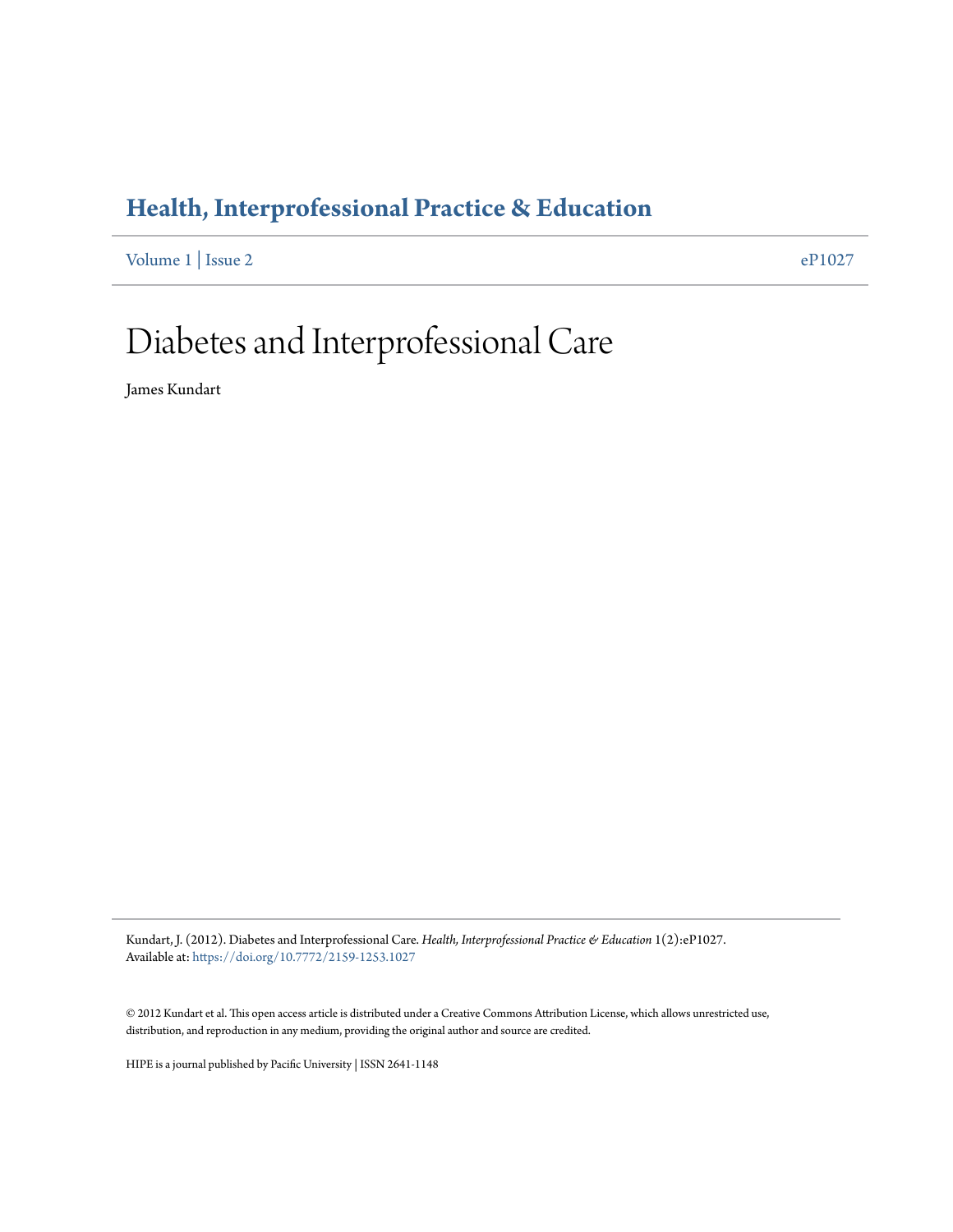## **From the Editor**

# *Issue Focus:* **Diabetes and Interprofessional Care**

Paula Deen, the American cooking show host and restaurateur, just announced in January of 2012 that she has diabetes. It turns out that the inventor of the doughnut burger has had Type 2 (insulin-resistant) diabetes diagnoses for three years previous to her announcement. But we shouldn't be too hard on Deen. After all, she is a reflection of society at large, not just in the southern United States, but worldwide.

Indeed, the World Health Organization has declared a worldwide epidemic of diabetes. The most populous nations, China and India, are second and first in absolute numbers of diabetics today. But the U.S. is in third place, making up the highest per capita rate in the world, approaching 10% of our population.1

The most accomplished physician of antiquity, Galen, recorded only two cases of diabetes mellitus, so named because the loss of glucose in the urine attracted ants like honey. Surely, before insulin or other treatments for

*Editor's Note:* Beginning with this issue, we will start exploring a continuous publication model. This means that, as soon as an article has been reviewed, revised and accepted for publication, it will be published—without waiting for an entire issue to be ready. Then, at certain times during the year, we will archive the articles published to that point into issues. We believe this model benefits both authors and readers, and is commonplace in online publishing.

The current issue represents a hybrid approach; we are publishing the bulk of the issue simultaneously, but expect to add at least one or two articles to it in the coming weeks—so check back to see what's new!

**James Kundart OD, MEd, FAAO** *Editor-in-Chief*



any type of diabetes, these unfortunate patients did not enjoy the life expectancy they do now. But as of 2008, 35% of adults in the U.S., age 20 or older, have pre-diabetes, according to the Centers of Disease Control and Prevention.2

Diabetes is one of the most significant causes of morbidity and mortality, especially in the developed world. It is a major cause of heart attack and stroke, is the secondleading cause of blindness (after macular degeneration), and causes kidney failure. Diabetes literally causes loss of life and limb.

In this special issue of *Health and Interprofessional Practice,* we focus on diabetes. As with other chronic diseases with systemic co-morbidities, diabetes is especially suited for an interprofessional approach to patient care. Accordingly, the growing numbers of patients with diabetes necessitates an equally significant number of health professionals who are trained to work effectively in an interprofessional care setting. Because of this need, it is somehow appropriate that all of the original articles in this issue have been published in our **Educational Strategies** section.

<sup>© 2012</sup> Kundart. This open access article is distributed under a Creative Commons Attribution License, which allows unrestricted use, distribution, and reproduction in any medium, provided the original author and source are credited.